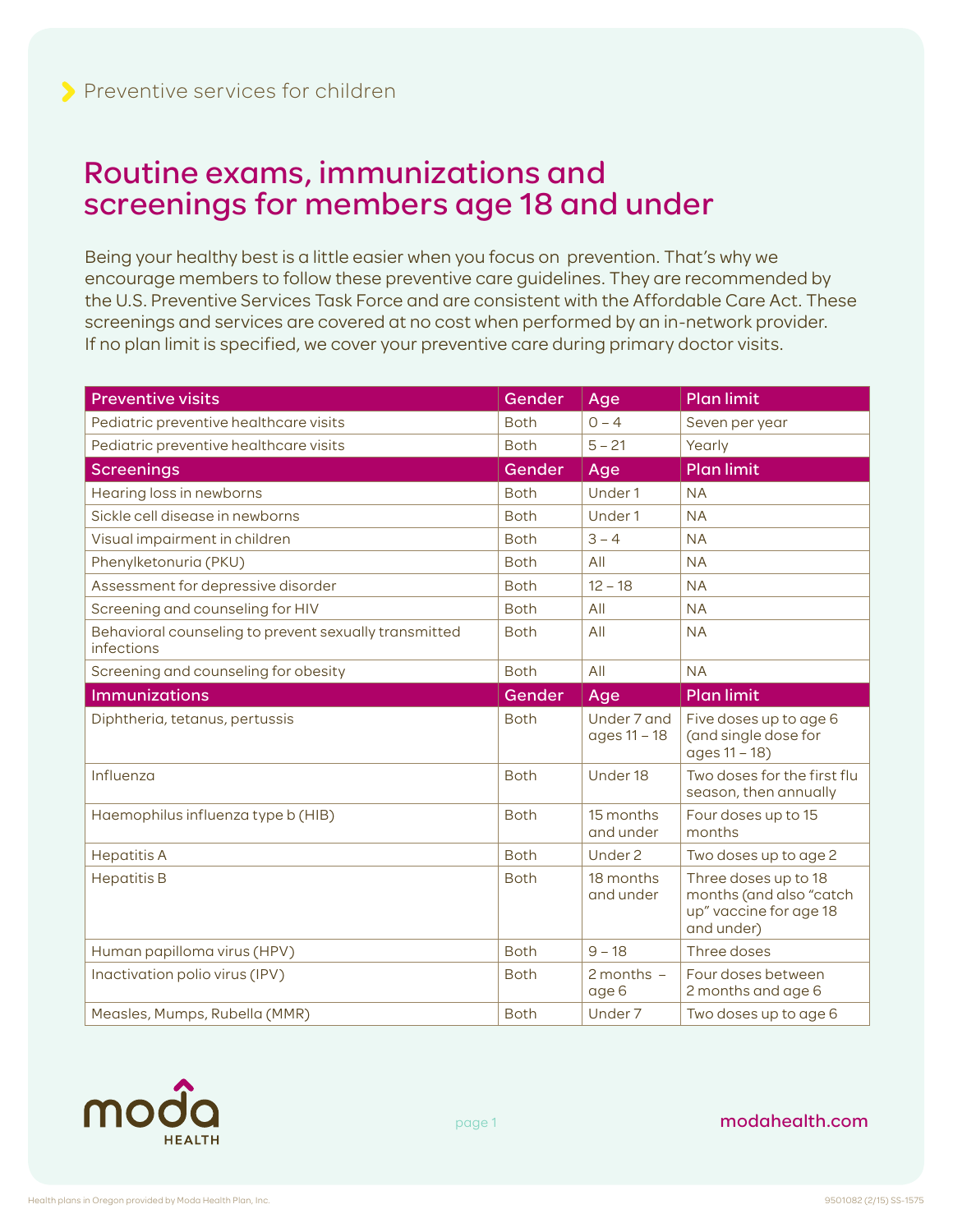| Immunizations (continued)                                                                                                                                                                                                                                                                     | Gender      | Age                                                      | <b>Plan limit</b>                                                                      |
|-----------------------------------------------------------------------------------------------------------------------------------------------------------------------------------------------------------------------------------------------------------------------------------------------|-------------|----------------------------------------------------------|----------------------------------------------------------------------------------------|
| Meningococcal                                                                                                                                                                                                                                                                                 | <b>Both</b> | $11 - 18$                                                | One                                                                                    |
| Pneumococcal (PCV)                                                                                                                                                                                                                                                                            | <b>Both</b> | 15 months<br>and under                                   | Four doses up to<br>15 months                                                          |
| Rotavirus                                                                                                                                                                                                                                                                                     | <b>Both</b> | 6 months<br>and under                                    | 2 or 3 doses                                                                           |
| Varicella (chickenpox)                                                                                                                                                                                                                                                                        | <b>Both</b> | Under 7 (or<br>$age 13 + if$<br>never had<br>chickenpox) | Two doses up to age 6<br>(and age 13+ if never had<br>chickenpox)                      |
| <b>Supplements</b>                                                                                                                                                                                                                                                                            | Gender      | Age                                                      | <b>Plan limit</b>                                                                      |
| Oral fluoride with iron                                                                                                                                                                                                                                                                       | <b>Both</b> | $6 - 12$<br>months                                       | As prescribed by<br>provider and filled at the<br>pharmacy for approved<br>medications |
| Sodium fluoride                                                                                                                                                                                                                                                                               | <b>Both</b> | $6$ months $-$<br>6 years                                | As prescribed by provider                                                              |
| Women's preventive care                                                                                                                                                                                                                                                                       | Gender      | Age                                                      | Plan limit                                                                             |
| FDA-approved generic contraceptives (i.e., oral,<br>injectables or transdermal) are covered at a \$0 copay<br>under your pharmacy or medical benefits.                                                                                                                                        | Female      | All                                                      | <b>NA</b>                                                                              |
| Two female condoms, the FC Condom and Reality<br>Condom, will be covered as over-the-counter (OTC)<br>contraceptive methods under your pharmacy benefit at a<br>\$0 copay when prescribed by a physician.                                                                                     | Female      | All                                                      | <b>NA</b>                                                                              |
| Other contraceptives such as barrier devices (i.e.,<br>diaphragm, IUD or cervical cap) will be covered at a \$0<br>copay because no generics are available. Covered under<br>your pharmacy or medical plan.                                                                                   | Female      | All                                                      | <b>NA</b>                                                                              |
| Plan B (morning after pill) is covered at a \$0 copay when<br>prescribed by a doctor. If you need this medication quickly,<br>a retail pharmacist may call the doctor to obtain the<br>prescription for you.                                                                                  | Female      | All                                                      | <b>NA</b>                                                                              |
| Tubal ligation, also known as sterilization, is covered at no<br>cost. Associated charges such as anesthesia, labs and so<br>on are also covered at no cost. Any applicable exclusion<br>periods continue to apply. Complications of the surgery<br>are subject to standard medical benefits. | Female      | All                                                      | <b>NA</b>                                                                              |
| Well-woman visits. Please refer to the Preventive visits<br>section on page 1.                                                                                                                                                                                                                | Female      | All                                                      | <b>NA</b>                                                                              |
| Breastfeeding support, supplies and counseling are<br>covered at a \$0 copay with no deductible.                                                                                                                                                                                              | Female      | All                                                      | <b>NA</b>                                                                              |
| Lactation support and counseling are covered at no<br>cost per pregnancy from a licensed provider (in a hospital<br>or office).                                                                                                                                                               | Female      | All                                                      | <b>NA</b>                                                                              |